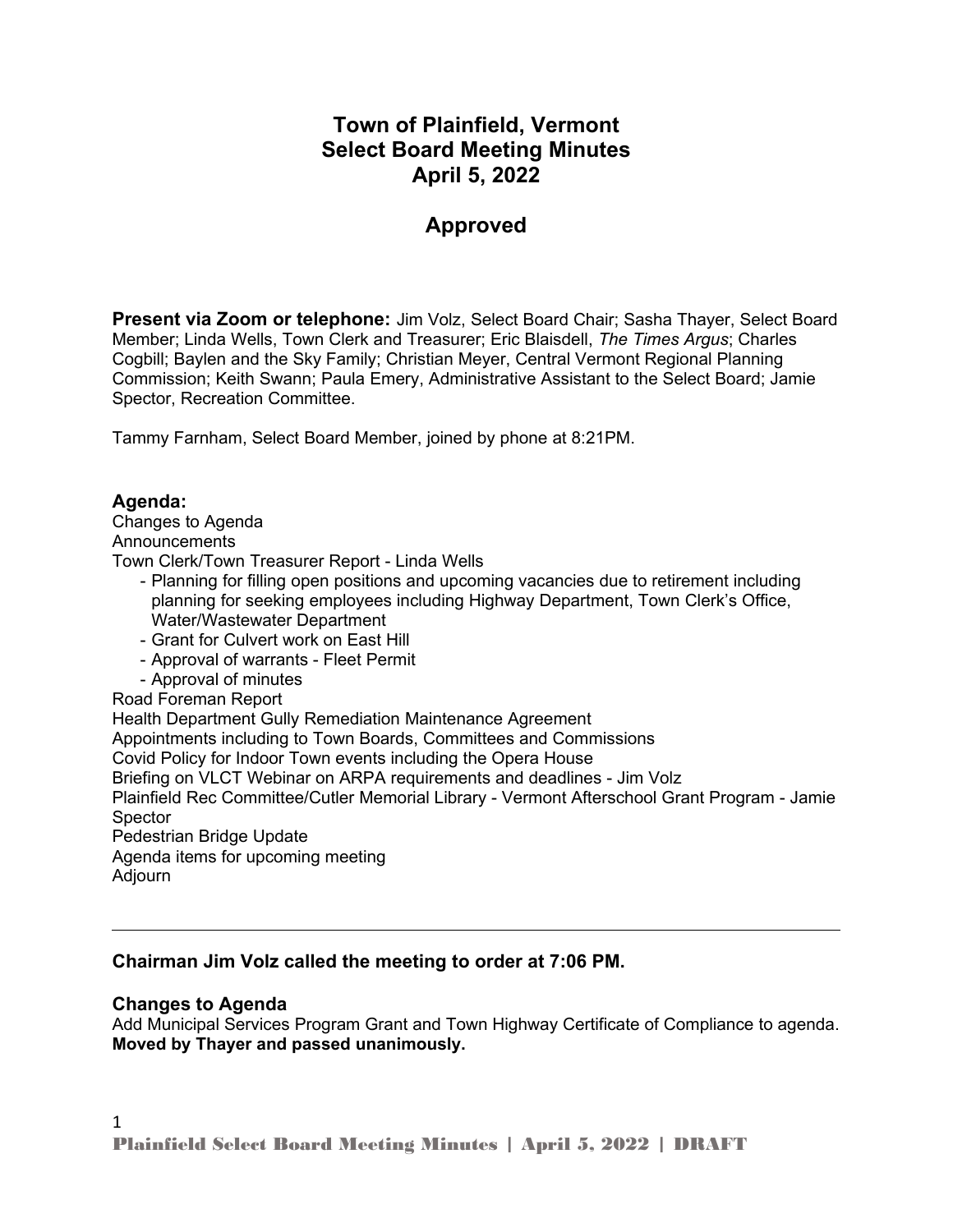## **Announcements**

Tammy Farnham was unable to attend the meeting but will by phone later in the meeting to report on the Pedestrian Bridge.

## **Town Clerk/Town Treasurer Report - Linda Wells**

Planning for filling open positions and upcoming vacancies Wells reported that she sent an updated advertisement to the Select Board members and requested approval of the advertisement. **Thayer moved to approve placement of advertisement for Assistant Town Clerk to be posted as soon as possible in a variety of publications including** *The Times Argus, The World***, Front Porch Forum, Plainfield People and Indeed. The motion carried.**

Wells noted that applicants must reside in Plainfield and stand for re-election at Town Meeting in March, 2023.

Wells requested information about the open Highway Department and Water and Wastewater positions and recommended that the Select Board review the advertisements before they are posted. **Volz requested that Wells ask Mary Lane of the Water and Wastewater Commission to draft the advertisement for the Water and Wastewater posting.** 

## Grant for Culvert work on East Hill

Wells reported that a grant for this project was approved two years ago with Ruggles Engineering acting as contractor. She contacted them and their cost remains \$13,000.00, as previously quoted. This amount was budgeted at the time. Wells suggested submitting a structures grant to pay for the engineering. She requested that Select Board members come to the office to sign the grant application. Those present agreed to do so.

Annual Highway Financial Plan and Certificate of Compliance for Town Road and Bridge **Standards** 

These are standard reports submitted annually to the state that must be signed by two Select Board members. The Certificate of Compliance needs to be confirmed by the town's legislative body. **Thayer moved to approve and the motion carried.** 

### Grant for Fire Department Cabinet for Storage of Flammable Items

Fire Department requests approval for the grant of \$1,452.78 from the Vermont League of Cities and Towns. The grants are fully funded. **Thayer moved to approve the grant request made by the Fire Department for a cabinet to store flammable items and the motion carried.** 

Wells noted the possibility of using the same grant funds to purchase items for the Highway Department. She will present more information on this at the next meeting.

### VTrans Highways Grant Application for Main Street Bridge

Wells reported on her progress on the writing of a grant for extensive and necessary repairs to the bridge deck, including plugging of deck drains. The T-beams and soffits are also deteriorating and need to be repaired.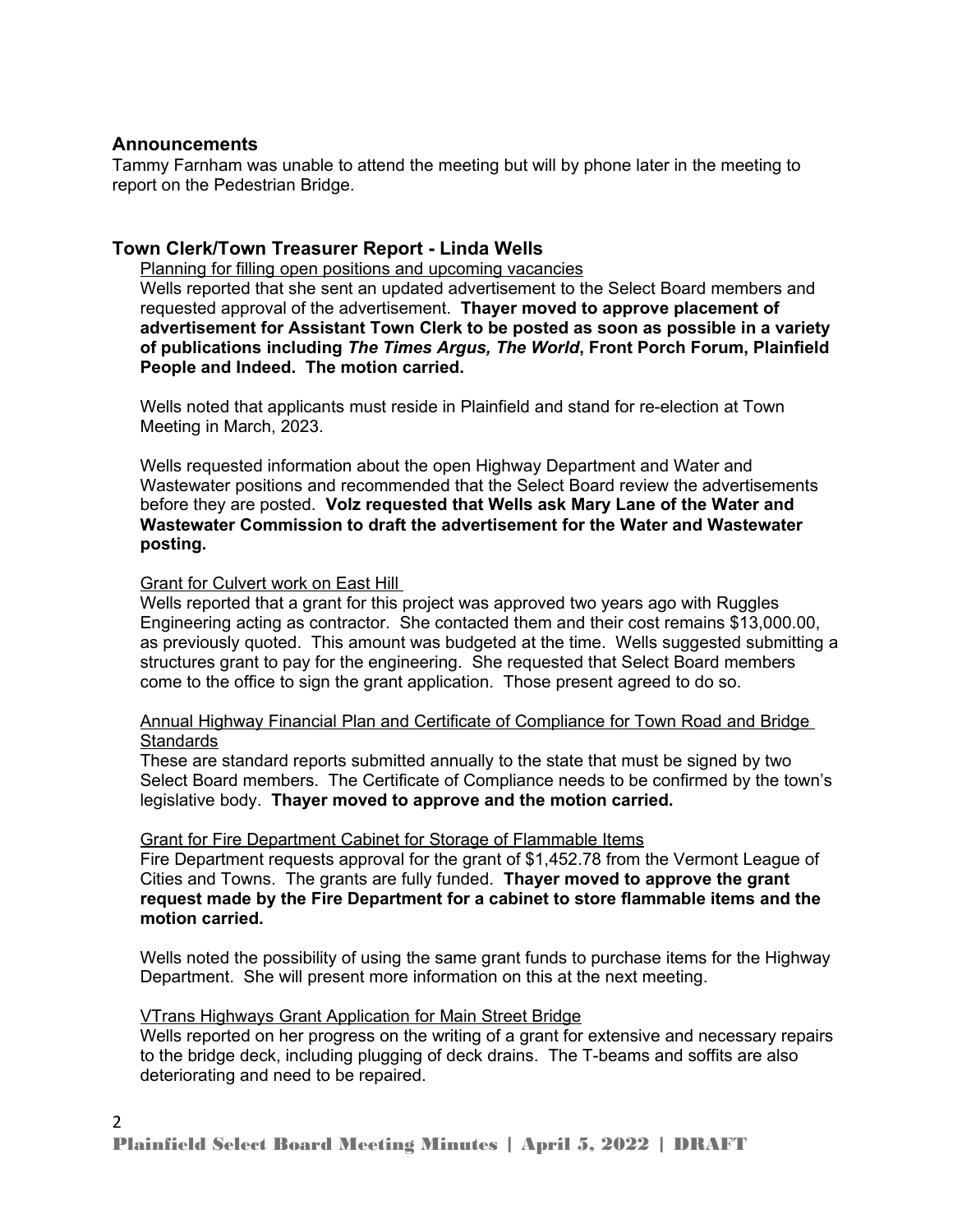She received advice from Jason Keener, who presented two options:

1) Do the repairs to the deck and plug the drains, maintaining one way alternating traffic with temporary signals for \$225,000.00

2) Close the road to traffic, install detour signs, and do all of the repairs for \$175,000.00.

Keener advised going with the first option and holding off on the T-beams until a later time when the repairs can be done from below. At that point, removing deck will not be required to repair the T-beams.

The town's match is 10%. Wells would like to submit the grant for the highest level of funding so that we get what we need regardless of which option is chosen.

#### **Thayer moved to authorize Wells to proceed with the grant for repairs to the Main Street Bridge and the motion carried.**

Approval of Warrants

Wells presented Accounts Payable warrants for March 23 and 29, and Payroll Warrants for March 25 and 31. **Thayer moved to approve the warrants and the motion carried unanimously.**

Fleet Permits

Wells presented fleet permit requests from: Black Rock Coal, Inc., East Montpelier Camp Precast Concrete Products, Inc., Milton Haskins & Associates Concrete, LLC, Waterbury Bellavance Landworks & Hauling, Barre Mathews Excavating, Waterford S. D. Ireland, S. Burlington Suburban Propane, Morrisville Weston Pulpwood Sales, Inc., Essex Junction

**Thayer moved to approve the fleet permits with the language attached that was included previously, and the motion carried unanimously.** 

Approval of minutes

This item was moved to the next meeting's agenda.

#### **Road Foreman Report**

Mike Nolan reported that the Road Crew is getting caught up on mud season and that they have already spent \$46,000.00 of the gravel budget and may have to spend more before the season ends.

A new Road Crew member was hired and has started.

Nolan requested information about whether the Daniels Company is responsible for patching the holes on the Main Street Bridge, which needs to happen soon. Volz requested that Nolan send an email to Select Board members so that they can send it on to the appropriate person(s).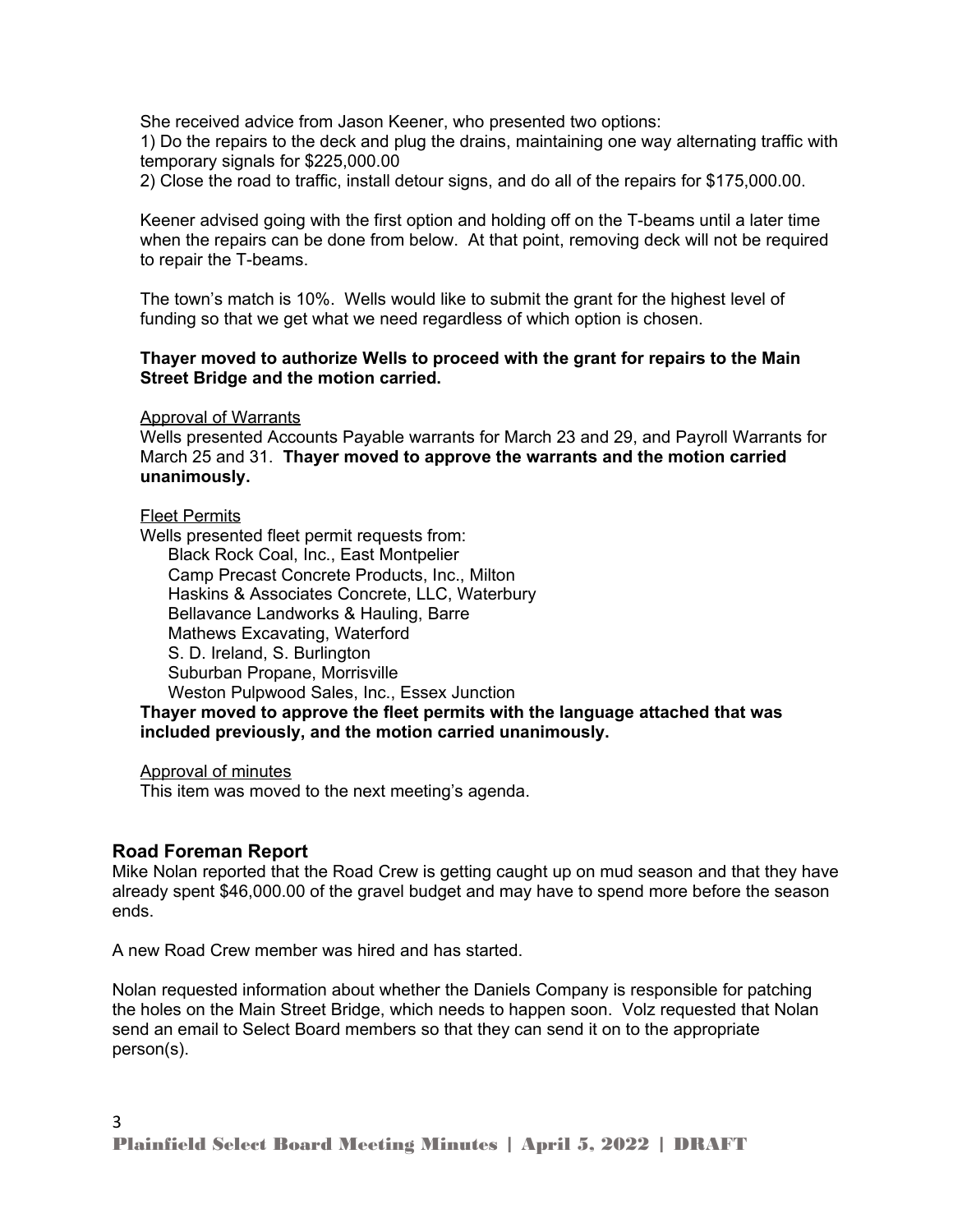Nolan reported that the cost of the catch basin job at the end of the Recreation Field Road at Mill Street has increased. The town has contracted with Dennis Burrell to do the job. Thayer requested that Burrell contact Linda Wells to discuss the matter.

Nolan requested information about the advertisement for his position. He was asked to make a list of his duties for the job description and send it to Linda.

## **Appointments to Town Boards, Committees and Commissions** *Discussion and decisions in italics.*

| <b>Animal Control/Constable</b>                                                                                                                        | Vacant                                                                           |
|--------------------------------------------------------------------------------------------------------------------------------------------------------|----------------------------------------------------------------------------------|
| <b>Assistant Clerk/Treasurer</b>                                                                                                                       | <b>Carol Smith</b>                                                               |
| <b>CV Fiber (formerly known as Central VT Internet)</b><br>Barry Ibey 2022-2023<br>Jeremy Matt 2022-2023                                               |                                                                                  |
| Thayer moved and the motion carried.                                                                                                                   |                                                                                  |
| <b>Cent VT Reg Planning Commission</b><br>Alternate representative<br><b>Transportation Advisory Committee</b><br>Thayer moved and the motion carried. | Paula Emery<br><b>Bob Atchinson</b><br><b>Bob Atchinson</b>                      |
| <b>Central VT Solid Waste Mgmt</b><br>Plainfield Representative 2022-2023<br>Alternate                                                                 | <b>Betsy Ziegler</b><br>Vacant                                                   |
| Thayer moved and the motion carried.                                                                                                                   |                                                                                  |
| <b>Central VT State Police Advisory</b>                                                                                                                | Vacant                                                                           |
| <b>Conservation Commission</b><br>Term Expires 2023<br>Term Expires 2023<br>Term Expires 2023<br>Term Expires 2023                                     | <b>Mary Trerice</b><br>Serena Matt, Chair<br><b>Becky Atchinson</b><br>Rose Paul |
| Term Expires 2024                                                                                                                                      | Julie Hackbarth                                                                  |
| Thayer requested that the terms be staggered and that the item be put on a future                                                                      |                                                                                  |

4 Plainfield Select Board Meeting Minutes | April 5, 2022 | DRAFT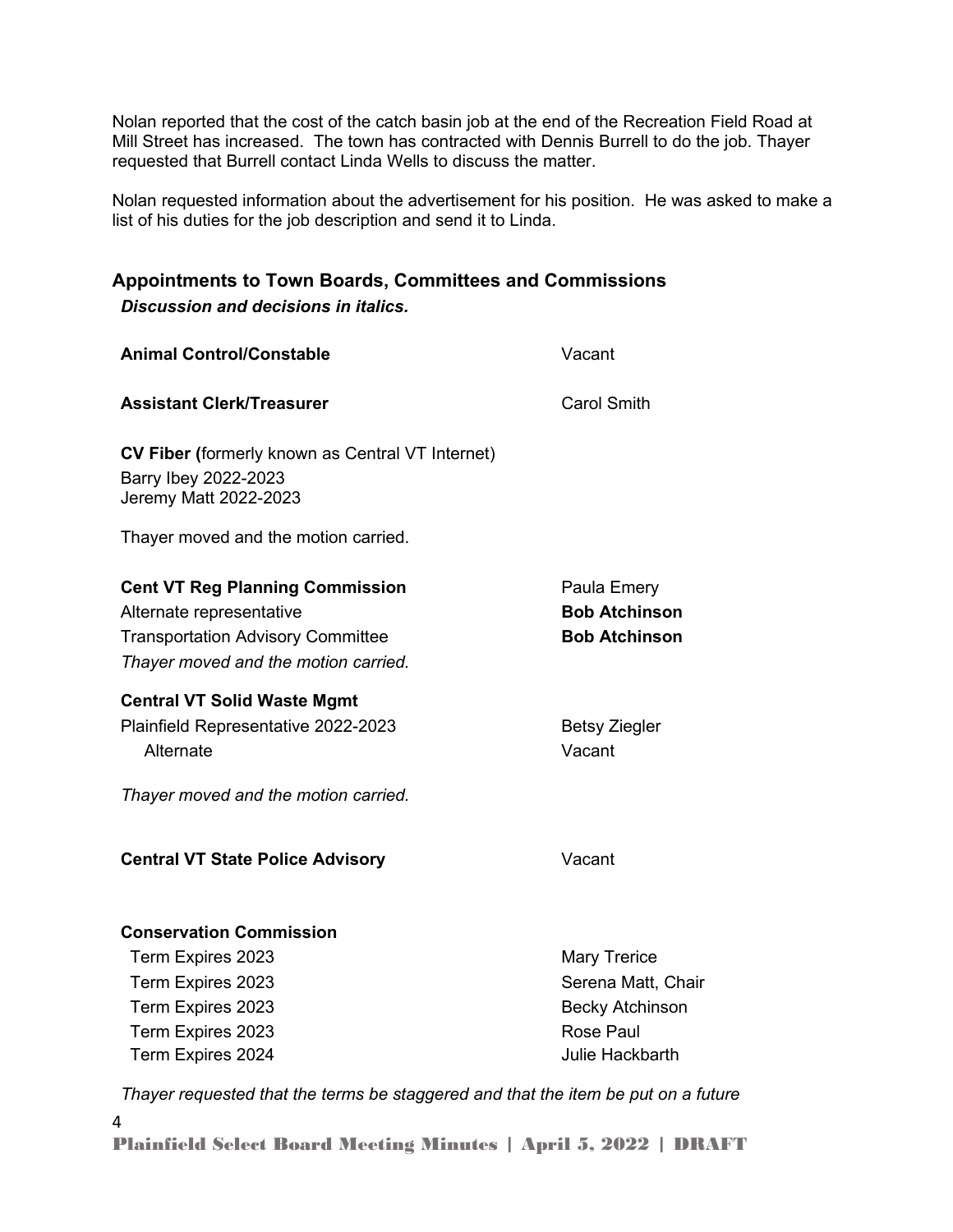*agenda. The appointments were moved to a future agenda.* 

| <b>Development Review Board</b> |                        |
|---------------------------------|------------------------|
| Term Expires 2023               | Seth Mullendore        |
| Term Expires 2023               | Mary Niebling          |
| Term Expires 2024               | Alice Sky              |
| Term Expires 2024               | Jim Volz               |
| Term Expires 2025               | Janice Walrafen, Chair |

*Wells noted that Walrafen's term expired and she renewed for three years. Thayer moved and the motion carried.*

## **E-911 Representative Sandra Ross** Sandra Ross

*Thayer moved and the motion carried.*

**Emergency Mgmt Director Sasha Thayer** Sasha Thayer *Tabled to a future meeting.*

**Energy Coordinator Bob Atchinson** *Thayer moved and the motion carried.*

1st Assistant Fire Chief **All and Taylor Structure 1st Assistant Fire Chief** 2nd Assistant Fire Chief Andy Hebert Andy Hebert Deputy Fire Chief Gary Graves

5

**Fire Warden Andy Hebert Andy Hebert** *Thayer moved all of the above Fire Department appointments and the motion carried.*

**Hazard Mitigation Committee**  three vacant positions

**Health Officer-2024** Baylen Sky Deputy Health Officer-2023 Vacant *Thayer moved and the motion carried.*

**Fire Chief** Greg Light

**EMT Captain** Johnathan Matthew

Plainfield Select Board Meeting Minutes | April 5, 2022 | DRAFT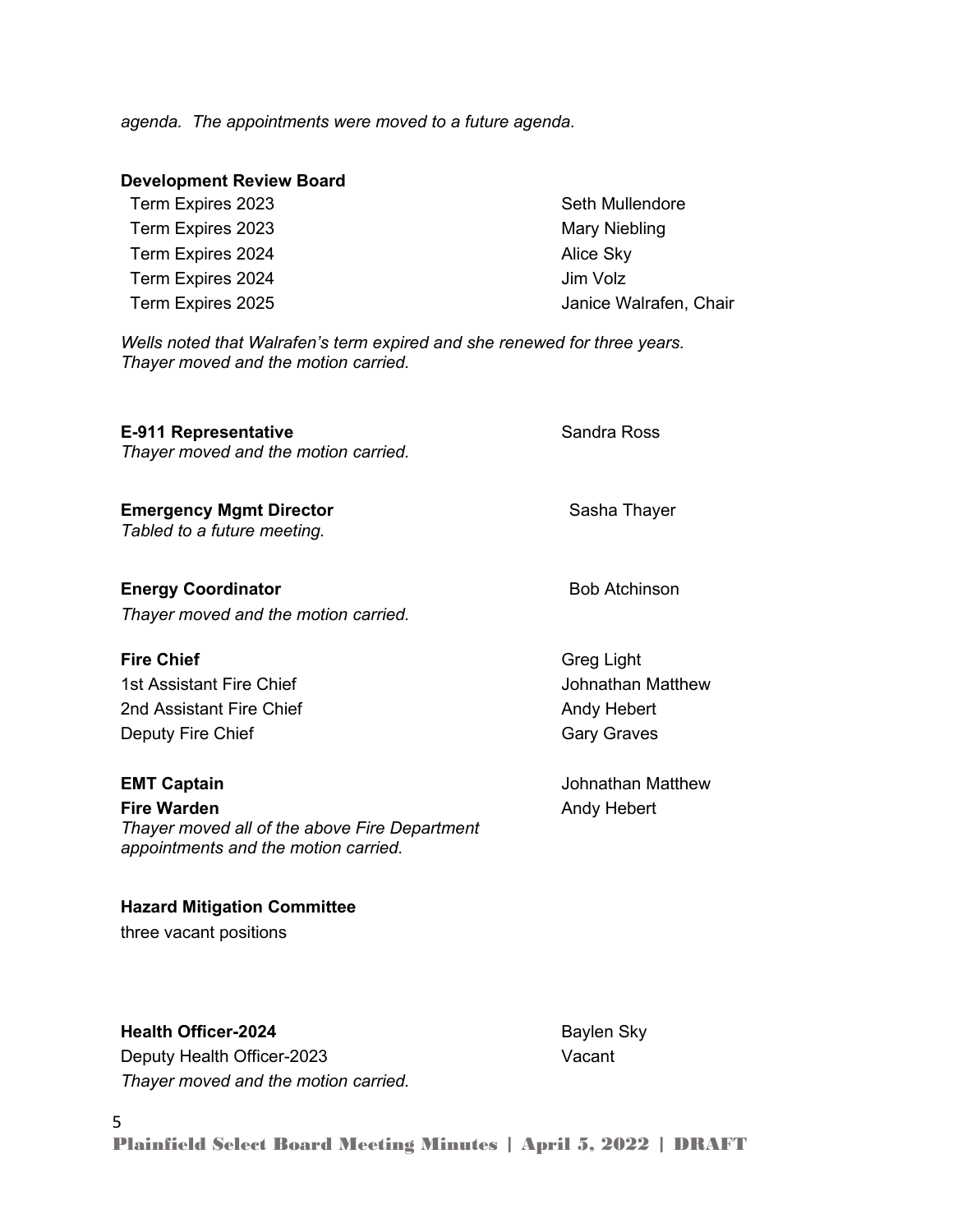#### **Planning Commission**

 Term Expires 2023 Will Colgan, Chair Term Expires 2023 Jesse Cooper Term Expires 2023 Karen Storey Term Expires 2023 **Baylen Sky** *Volz moved and the motion carried.*

#### **Recreation Committee**

Ryan Gillard **Allah Accord Contract Contract Contract Contract Contract Contract Contract Contract Contract Contract Contract Contract Contract Contract Contract Contract Contract Contract Contract Contract Contract Contra** Michael Morlan

*Thayer moved and the motion carried.*

**Registrar Contrary Contrary Contrary Contrary Contrary Contrary Contrary Contrary Contrary Contrary Contrary Contrary Contrary Contrary Contrary Contrary Contrary Contrary Contrary Contrary Contrary Contrary Contrary Co** 

*Thayer moved and the motion carried.*

### **Revolving Loan Committee**

*Thayer moved and the motion carried.* Thay **Dave Boynton** 

**Road Commissioner** Vacant **Road Foreman** Mike Nolan **Highway Administrator** Michael Bingham *Thayer moved and the motion carried.*

## **Social Concerns Committee**

*Thayer moved and the motion carried.*

### **Tree Warden** Nicko Rubin

6

Plainfield Select Board Meeting Minutes | April 5, 2022 | DRAFT

Dan Gadd **Ben Youngbaer** 

Deputy Registrars **R. Brent Whitcomb** Nicholas Whitcomb John Reilly

Karl Bissex

Marcy Hale Judy Cyprian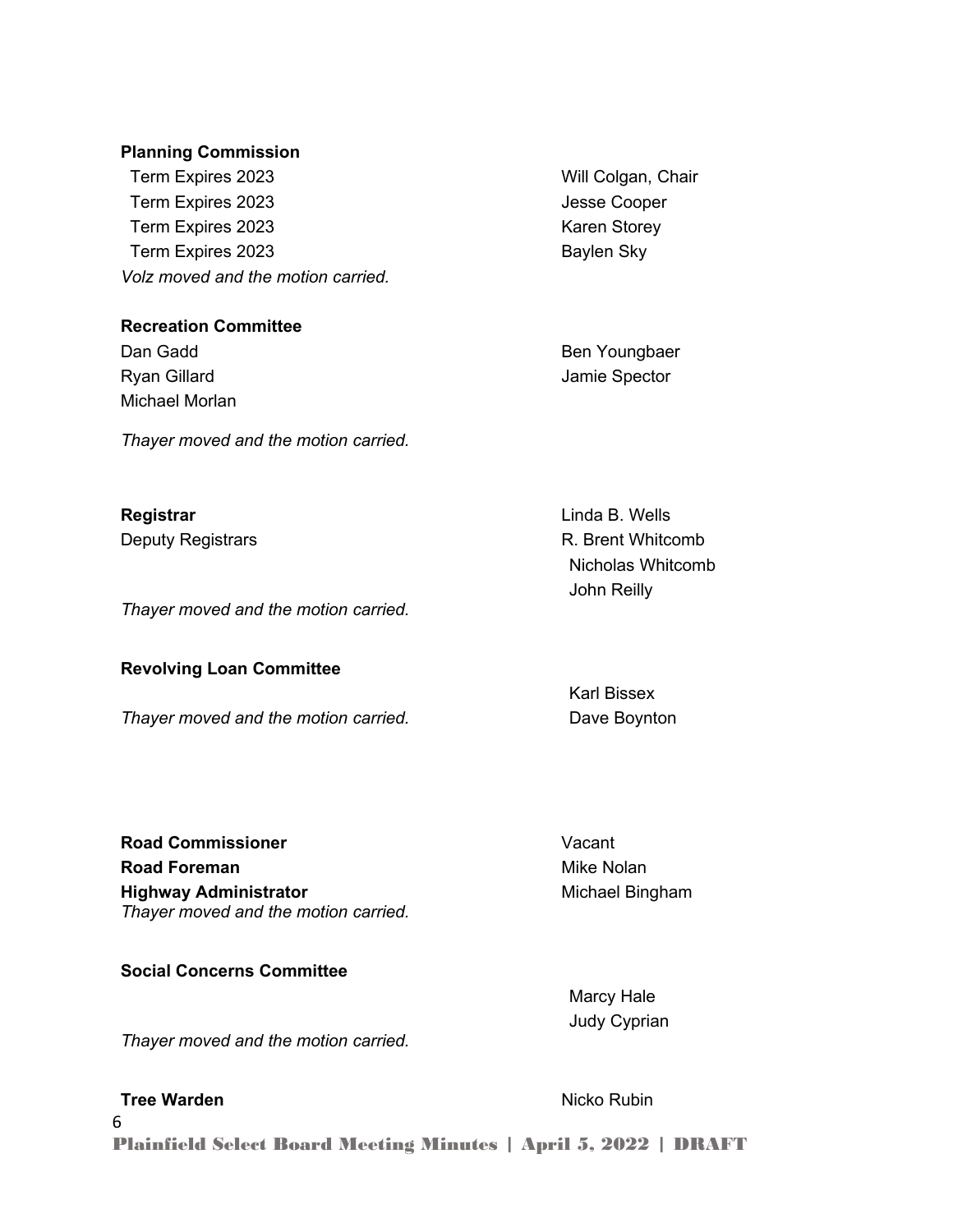*Thayer moved and the motion carried.*

#### **Water and Wastewater Commissioners**

Term Expires 2025 Mary Lane, Chair Term Expires 2024 Term Phillips Term Expires 2023 Josh Pitts *Thayer moved and the motion carried.*

**Zoning Administrator 2025** Karen Storey

*No change.*

## **Health Department Gully Remediation Maintenance Agreement**

Thayer reported on some clarifications she would like to be made to the Operation and Maintenance Plan (OMP) and Operation and Maintenance Agreement (OMA) clarifying the town's limitations of liability.

Christian Meyer of the Central Vermont Regional Planning Commission (CVRPC) stated that he is not able to speak for the Department of Environmental Conservation (DEC) but can take her proposed language to them for review.

Thayer reviewed more proposed changes and **Volz moved to approve the changes as drafted by Thayer for Christian Meyer to take to the DEC. Thayer amended Volz's motion to approve the OMP and the OMA with revisions and the motion carried.** 

**Thayer then moved that she be authorized to sign the agreement on behalf of the town and the motion carried.** 

## **Covid Policy for Indoor Town Events Including the Opera House**

Keith Swann of the Friends of the Town Hall and Opera House reported that renters have inquired about increasing limitations on spacing and capacity. He requested that the Select Board increase the capacity of the Town Hall and Opera House from 65 to 80.

Volz stated that renters have to comply with state law, and Thayer suggested that the Town Hall continue a mask requirement. Swann noted that the windows can be open as of June.

#### **Volz moved to change the Covid policy of the Plainfield Town Hall and Opera House to require that people wear masks and show proof of vaccination. The motion carried unanimously.**

Swann requested that this issue be revisited when circumstances change.

## **Briefing on VLCT Webinar on ARPA Requirements and Deadlines - Jim Volz**

Volz reported that the due date for filing for American Rescue Plan Act (ARPA) funds is April 30 and requested that Wells, Thayer and Farnham review the Vermont League of Cities and Towns

7

Plainfield Select Board Meeting Minutes | April 5, 2022 | DRAFT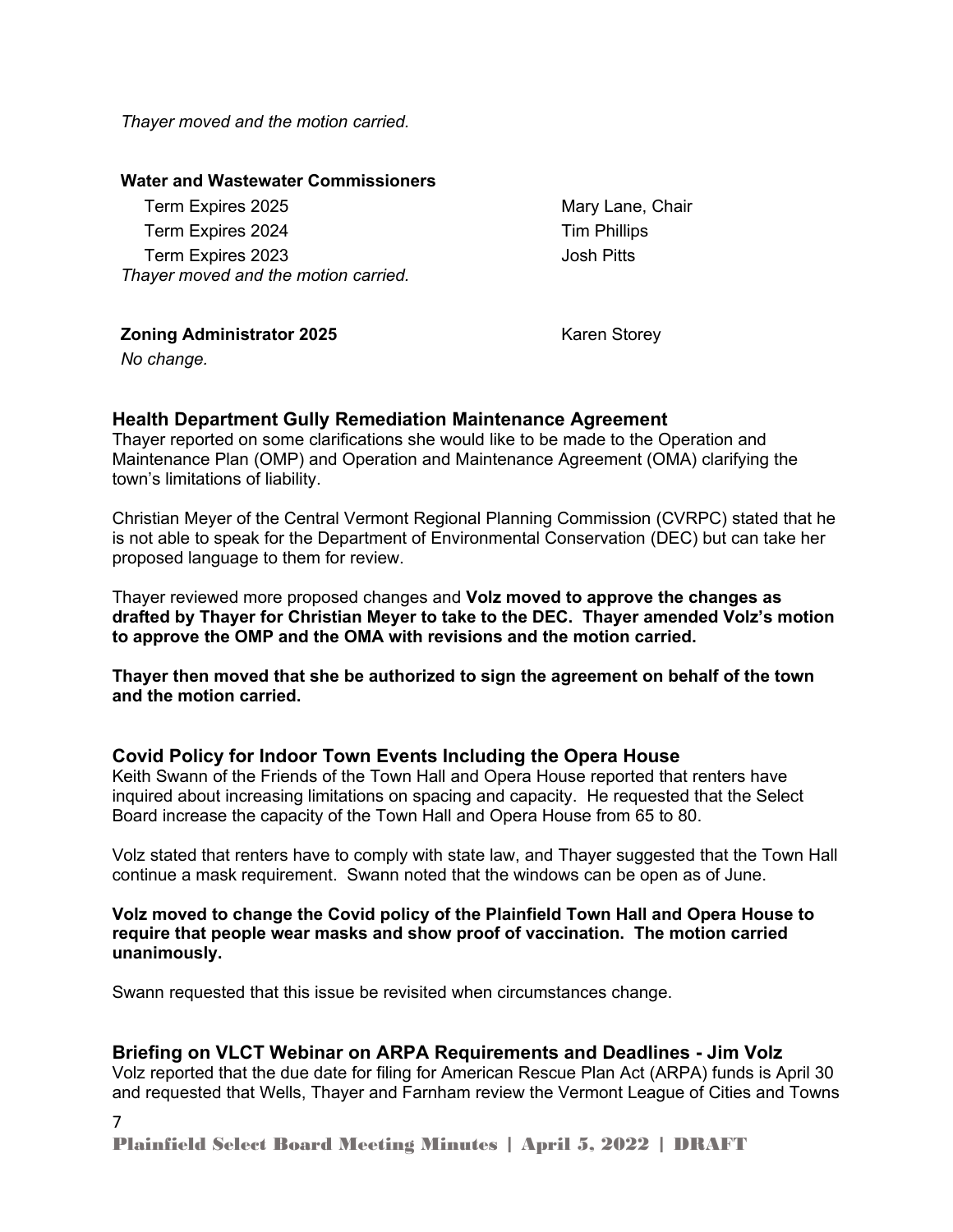(VLCT) website and attend their webinars in order to determine which of two tracks the town should file for funds under. He recommended that the Select Board hold a special meeting on April 19 to review the requirements and decide which track to use. The decision on the track is required by April 30. Thayer offered to attend the VLCT's webinars. The item will be revisited at the next Select Board meeting.

#### **Thayer moved to nominate all three applicants to the ARPA Committee: George Cushing, Bob Atchinson and Jane Bradley, and the motion carried.**

## **Pedestrian Bridge Update**

Tammy Farnham reported by telephone, beginning with a note that the color of the hand rail had to be changed from black to dark green.

She reported that there will be a meeting on Thursday to review the pavement ideas for the base, including number of inches of material, etc. Some of the cost of this paving will be a part of the project and some of it will be the responsibility of the town. There is an estimated overage of approximately \$6,000.00, but the recommendation is to hold off on membrane replacement/repair until it can be aligned with the Route 2 Intersection project, which will save about \$2,000.00 on this round of repairs. This will be revisited at the next Select Board meeting.

**All members of the Select Board were interested in attending, so the Select Board will warn the meeting, to be held on April 7 at 2:00PM.**

## **Plainfield Rec Committee/Cutler Memorial Library - Vermont Afterschool Grant Program - Jamie Spector**

Jamie Spector attended in order to inform the Select Board that the Cutler Librarian invited the Recreation Committee to collaborate on an after school grant for supplies for Recreation Field play, such as: soccer balls, pinafores, cornhole sets, cookout supplies, art supplies, a skateboard clinic, purchase of skateboards and helmets, and supplies for Old Home Day, including five pop up tents and a bouncy house.

Spector clarified that Nick Hooker has stepped off of the Recreation Committee and that Ryan Gillard and Dan Gadd remain on the committee.

There was discussion about changing the key lock at the gate to a combination lock or a smart lock.

### **Agenda Items for April 19**

Appointments: Energy Coordinator and Emergency Management Director Conservation Commission staggered terms ARPA Committee and Timeline & Filing Approval of Local Emergency Operations Plan **Minutes** Pedestrian Bridge Update